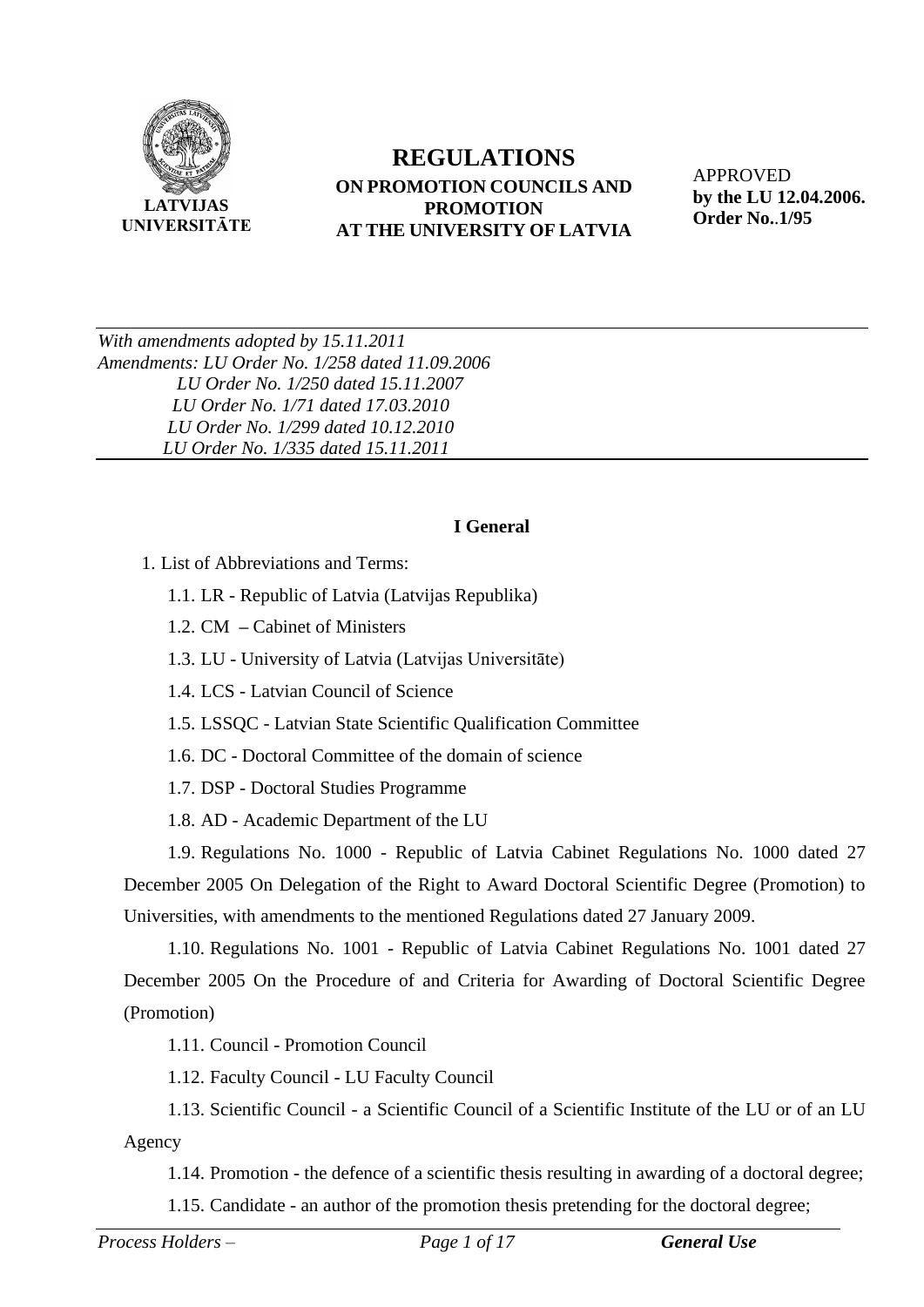1.16. Supervisor - a Professor, an Associated Professor or a Leading Researcher duly approved by the LU and agreeing to supervise carrying out of the promotion thesis;

1.17. Thesis Consultant -

1.17.1. a representative of the LU Faculty duly approved by the LU and agreeing to provide consultations to the doctoral student on the thesis research and on the requirements of the respective scientific area;

1.17.2. a representative of a partner institution duly approved by the LU and agreeing to co-operate, securing the carrying out f the promotion thesis.

1.18. Partner institution - a scientific institution (university, institution of higher education, scientific institute, a State Agency or a university agency, which is a scientific institute) or another institution (an archive, a library, an enterprise, a State Agency or a State Institution), which is not a structural unit of the LU and which is able to provide material and technical equipment or an informative basis for carrying out a Promotion Thesis.

*(as amended by the LU Order No. 1/299 dated 10.12.2010)*

2. The Regulations determine the procedure for setting up and operation of the Councils as well as the procedure for the award of the doctoral degree by the LU.

3. The Promotion at the LU takes place in line with the provisions of LR Law on Institutions of Higher Education, Law on Scientific Activity, Regulations No. 1001, principles of the Constitution of the LU and other effective legal acts.

4. Promotion at the LU takes place in those scientific areas, which correspond to the accredited doctoral study programmes in line with the Regulations No. 1000.

5. All activities related to the promotion at the LU take place within semesters of an academic year.

#### **II Promotion Thesis**

6. Requirements for a Promotion Thesis in the respective area are determined by the relevant DSP. Criteria for a Promotion Thesis at a relevant programme can be explained in detail in the terms of reference of the Promotion Council.

7. Supervisors of the Promotion Theses can be Professors, Associated Professors, Leading Researches in the respective scientific area, corresponding to the LSC expert qualification requirements. Upon a decision of the Doctoral Council and approval of the LU Prorector for Science, a Promotion Thesis Supervisor can be a researcher taking position of a Lecturer and corresponding to the LSC expert qualification requirements.

*(as amended by the LU Order No. 1/258 dated 11.09.2006); (as amended by the LU Order No. 1/335 dated 15.12.2011)*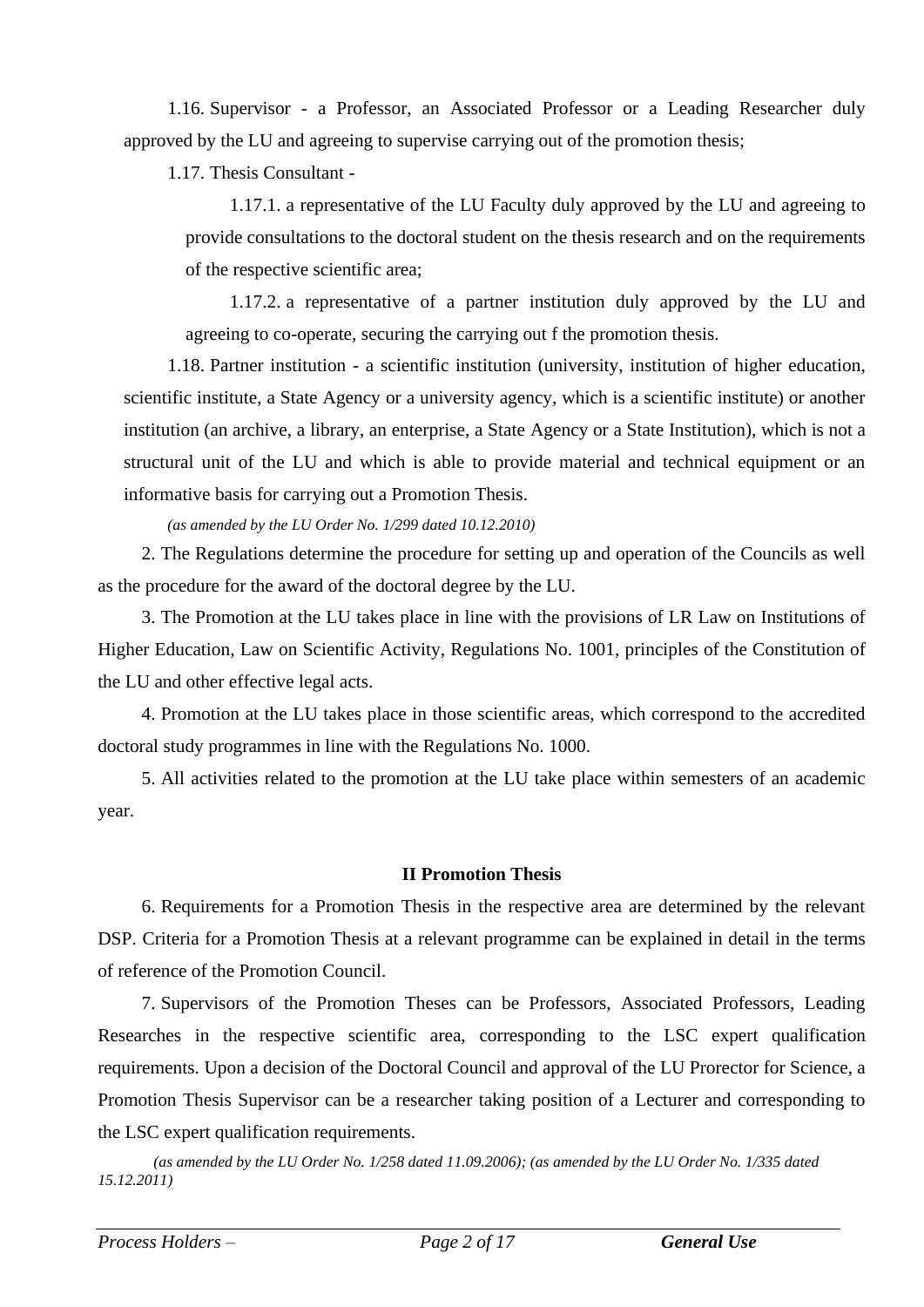8. The Promotion Thesis can be carried out at partner institutions. In such case, taking into account the scope of work at the partner institution, upon proposal of the LU DP, a faculty member of a partner institution can be approved as a Thesis Supervisor, if his/her qualification meets the requirements of the Paragraph 7 hereof, and simultaneously a LU faculty member as a Thesis Consultant or a Thesis Supervisor, if his/her qualification meets the requirements of the Paragraph 7 hereof.

9. The decision and an extract from the minutes of a meeting of the relevant structural unit, which is necessary for submission of the Promotion Thesis in line with the Regulations No. 1001, is prepared by the LU or its partner institution's Department, Laboratory, Section or another academic or research unit, at which the Promotion Thesis is carried out and which recommends it for defence. If the Thesis is carried out without association with a particular academic or research structural unit, it can be reviewed also by the relevant DP.

#### **III Promotion Council**

10. The Promotion Council consists of members whose qualification meets the requirements set out by LSC for experts. Accessibility and updates of the registry of experts or relevant areas and subareas approved by the LSC is secured by the AD.

11. Members of the Council, its Chairman (Deputy Chairmen) and Regulations of the Council are approved by an LU Order upon recommendation of the Scientific Council of the LU. The proposal of composition of the Council is prepared by the Council of the respective structural unit of the LU or by the Scientific Council, taking into account the recommendations of the DP and balanced representation of all sub-areas of science. In association with one accredited DSP more than one Promotion Council can be set up with specialisation in various sub-areas of science corresponding to the DSP.

12. Regulations of the Promotion Council shall contain:

12.1. Composition of the Promotion Council and terms of office;

12.2. Areas and sub-areas of science, in which the Promotion Council carries out the promotion;

12.3. Association with accredited DSP's;

- 12.4. Requirements for Promotion Theses to be accepted for defence;
- 12.5. Procedure for convocation and announcement of meetings;
- 12.6. Procedure for taking of decisions;
- 12.7. Procedure for providing the technical equipment for meetings;
- 12.8. Other conditions, if necessary.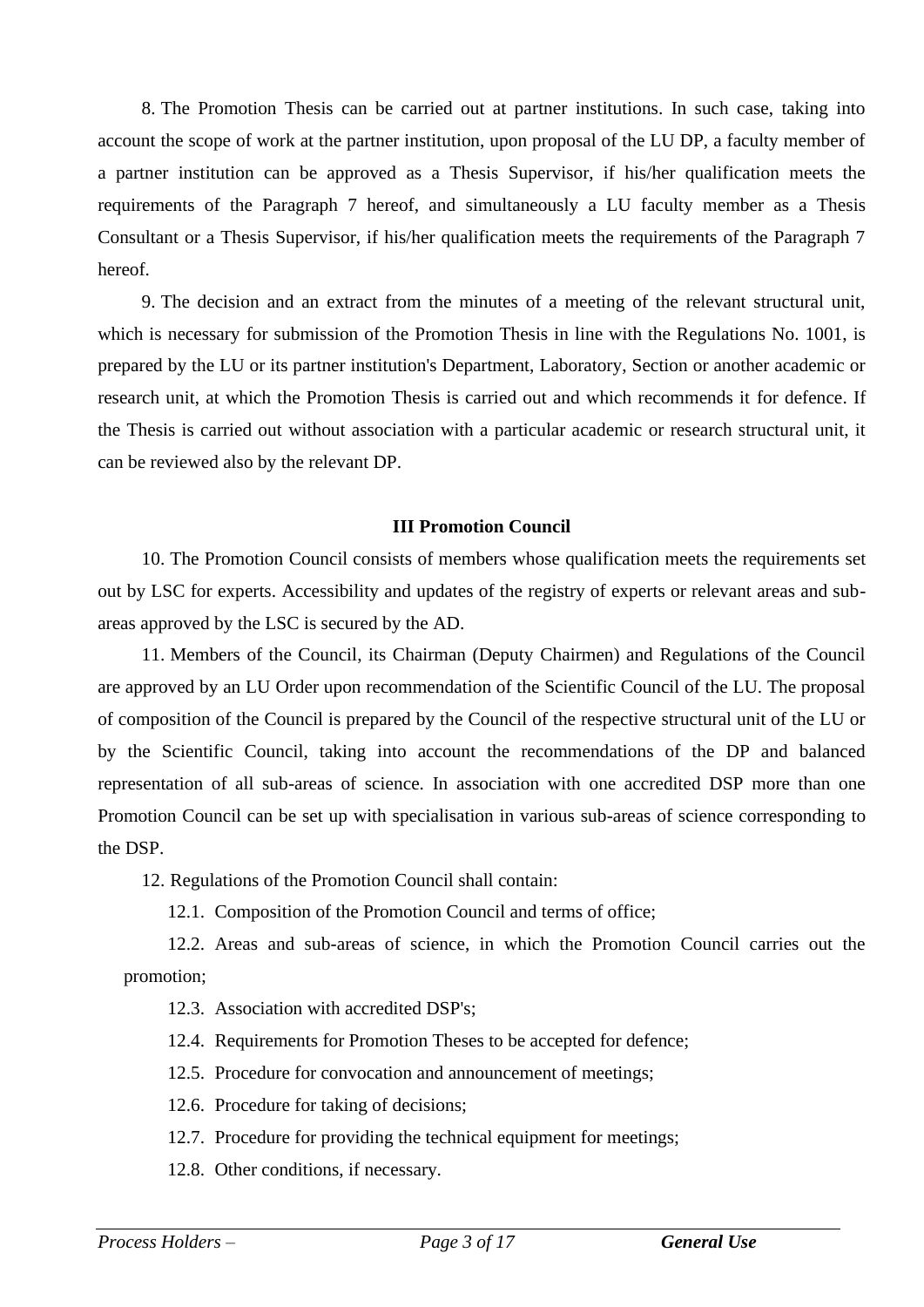13. Position of the Chairman or Deputy Chairman of the Promotion Council cannot be combined with fulfilment of duties of a Director of a DSP or of a Director of a DC.

14. Necessary changes in the composition of the Promotion Council (to be made in order to meet requirements of the Regulations No.1001 concerning the need to ensure participation in the Promotion Council of two experts from the area corresponding to the research area, on limitations for composition of the Promotion Council and the second readers or in cases when the Candidate objects against the set composition of the Promotion Council (Paragraphs 5, 17, 18 and 19 of the Regulations No.1001), as well as second readers for each promotion are approved by a LU Order upon recommendation of the Promotion Council. Draft Order of the LU is prepared by the Chairman of the Promotion Council.

15. LU includes the work of its academic staff at the Promotion Council into the workload in line with the LU guidelines on its academic staff's workloads.

16. LU pays remuneration in line with determinate order to its staff members, who are not academic staff members, as well as to LU staff members for the additional work performed at the Promotion Council. LU pays remuneration to second readers of theses in line with determinate order to experts from other institutions and to LU staff members, without including it to planned academic workload.

17. The Promotion Council:

17.1. finances promotion of the LU DSP graduates from the common part of the financing provided for implementation of a DSP;

17.2. finances promotion of other candidates from funds of private individuals or legal entities in line with the procedure set out by the LU. *(as amended by the LU Order No. 1/71 dated 17.03.2010)*

#### **IV Submission of a Promotion Thesis**

18. A Promotion Thesis can be submitted by:

18.1. a candidate, who is a graduate of an accredited DSP of LU;

18.2. a candidate, who is a graduate of an accredited DSP of another university;

18.3. a person, whose academic work outside of the scope of an accredited DSP can be recognised as meeting requirements of a DSP.

19. Documents required for promotion or recognition of academic work shall be submitted in the procedure set out in the Regulations No. 1001. One copy of the Promotion Thesis is submitted to the AD.

19.1. Candidates meeting requirements of Paragraph 18.1 or 18.2 submit documents for promotion to the AD of LU and receive a reference (Annex 1) in return;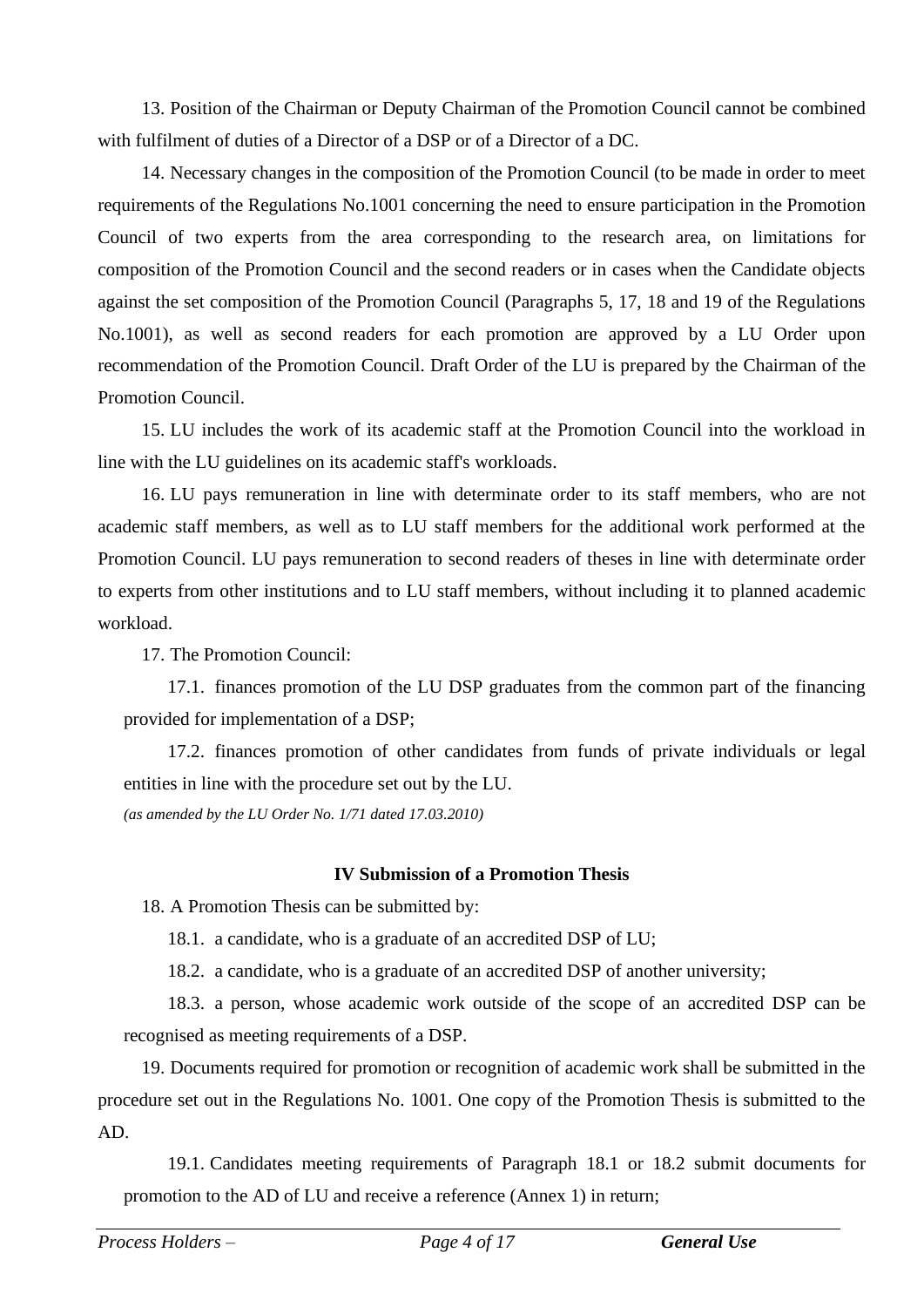19.2. Candidates meeting requirements of Paragraph 18.3 in addition submit an application for recognition of academic work and receive a reference in return.

20. AD of LU assesses formal compliance of candidate's documents to the procedure of promotion and informs the candidate about further progress of documents or about incompleteness of documents, if any. If the candidate does not intend or cannot eliminate incompleteness, he/she can collect his/her documents within one month after receipt of the denial. Non-collected documents are kept in line with the procedure set out by the LU.

*(as amended by the LU Order No. 1/71 dated 17.03.2010)*

21. Recognition of an academic work performed outside the scope of a DSP or another university's DSP as meeting requirements of a DSP of the LU is performed by structural units implementing an accredited DSP, the Faculty Council or the Scientific Council. It takes decision within one month after receipt of the candidate's documents from the AD, taking into account the recommendation by the Director of the relevant DSP. In case of ambiguities the Director of a DSP may request additional documents or explanations from the candidate. The time spent for the correspondence with the candidate for elimination of the incompleteness is excluded from the total time for review of an application. AD informs the candidate about its decision and further progress of documents within one week after the date of its decision (Annex 2).

22. In case of positive decision the structural unit, which has established the Promotion Council, opens the candidate's case, informs the AD within three business days, and delivers candidate's documents to the Chairman of the respective Promotion Council. In case of a negative decision the Chairman of the structural unit notifies the AD about reasons for the denial.

23. AD sends documents of candidates, who are graduates of DSP's of the LU and respective DSP's of other universities, if they meet formal requirements, to head of the structural unit, which has established the Promotion Council, within one week.

*(as amended by the LU Order No. 1/71 dated 17.03.2010)*

#### **V Evaluation of the Promotion Thesis**

24. Chairman of the Promotion Council in consultation with the specialists of the DP and the scientific area, within one month from the day when the AD has passed the Promotion Thesis to the Promotion Council, submits to the AD a proposal on the necessary changes in the composition of the Promotion Council, and the AD drafts the relevant order of the LU,

*(as amended by the LU Order No. 1/71 dated 17.03.2010)*

25. The Promotion Council after the Order on its composition has been issued, but not later than within one month after the AD has passed the Promotion Thesis to the Promotion Council, at an open meeting decides whether the Promotion Thesis is acceptable for the defence and whether it meets the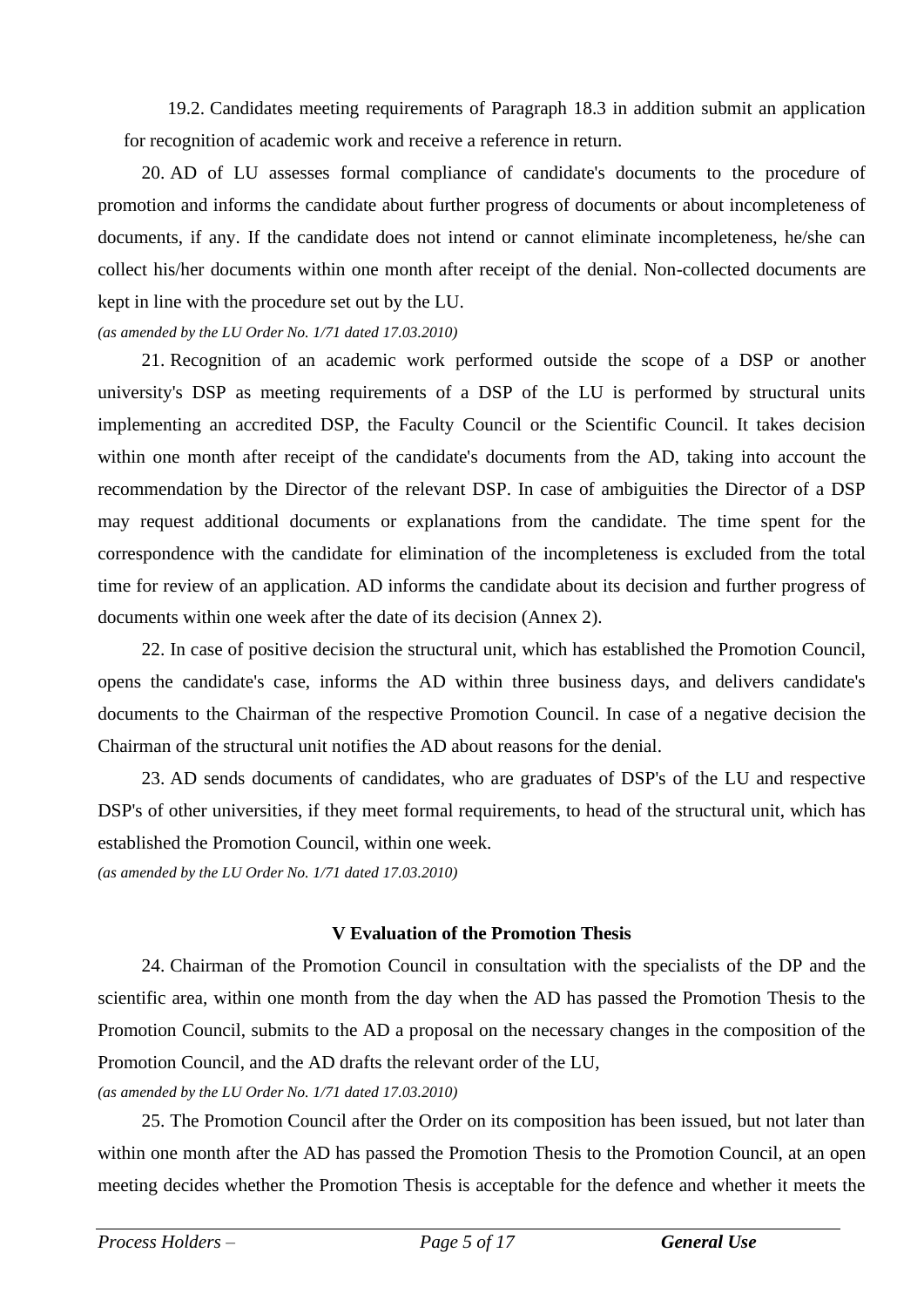criteria set forward by the Regulations No. 1001. The candidate may present at the Promotion Council's meeting.

#### *(as amended by the LU Order No. 1/71 dated 17.03.2010)*

26. If the Promotion Council acknowledges that the Promotion Thesis meets the requirements set out by the Regulations No. 1001 and the scientific competencies of the Promotion Council, it:

26.1. decides on acceptance of the Promotion Thesis for the promotion;

26.2. selects second readers of the Promotion Thesis. Second Readers can be researchers meeting the qualification requirements set out by the LSC for experts;

26.3. decides in which foreign language (languages) the summary must be written;

26.4. decides on the approximate date for the defence;

26.5. requests the candidate to submit as many copies of the Promotion Thesis as is enough for the promotion procedure and an electronic copy of the thesis;

26.6. agrees on the extent of the thesis to be published on the Internet;

26.7. in line with the Paragraph 17 specifies sources of funding of the promotion process;

26.8. notifies the candidate about progress of the promotion (Annex 3).

*(as amended by the LU Order No. 1/335 dated 15.12.2011)*

27. Candidates shall approve their consent to the composition of the Promotion Council, nominated second readers, number of copies to be submitted, submission of an electronic version, its the extent to be published on the Internet, as well as to the promotion costs and the order of payment thereof (Annex 3). If the candidate has reasonable objections against the composition of the Promotion Council of second readers, the University may change the composition of the Promotion Council or to assign the Promotion Council to nominate other second readers of the Promotion Thesis. If the candidate has objections against the repeatedly set up Promotion Council or nominated Second Readers, he/she can withdraw his/her application for defence of the Promotion Thesis.

28. Upon receipt of the candidate's consent under the Paragraph 27 the Promotion Council sends the candidate's documents to the LSSQC for its evaluation and prepares the proposal of a LU Order on approval of Second Readers. If the candidate raises his/her objections against the procedure of the promotion process after his/her thesis has been sent to the LSSQC, the Promotion Council within three business days informs the LSSQC about such objections and requests to suspend the review till an agreement is reached about the subject matter of the objections or till withdrawal of the Promotion Thesis. The time necessary for co-ordination of opinions between the candidate and the Promotion Council is excluded from the time of evaluation of the Promotion Thesis. The date originally set for the defence may change in the course of co-ordination.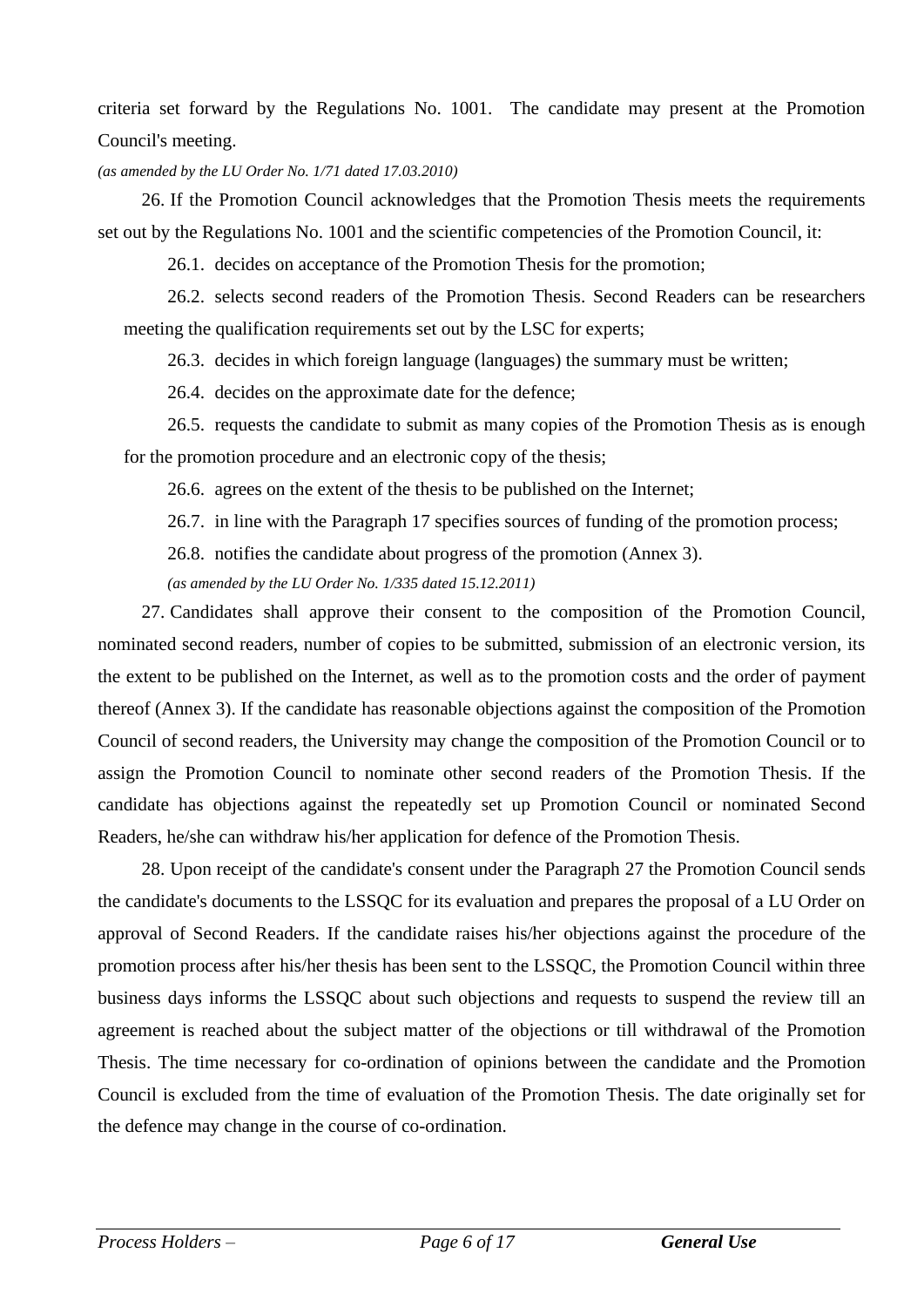29. The Promotion Council sends the Promotion Thesis to the second readers after they have been agreed with the Candidate as well as after it has received the required number of the Promotion Thesis, translation of the summary and the electronic version of the Promotion Thesis.

30. If the Council acknowledges that the Promotion Thesis does not meet the criteria set forward by the Regulations No.1001 or the scientific competence of the Promotion Council, it provides the Candidate with a reasoned decision on denial in further evaluation of the Promotion Thesis and informs the AD about its decision.

31. If LSSQC has not received reasoned objections concerning the Promotion Thesis within the term set out by the Regulations No. 1001 or if the LSSQC issues a positive evaluation within the term set out by the Regulations No. 1001, the Promotion Council:

31.1. at least 2 weeks before defence of the Promotion Thesis publishes a notice about the defence in the Official Gazette "Latvijas Vēstnesis" and "Zinātnes Vēstnesis";

31.2. sends the electronic version of the Promotion Thesis or its chapters agreed with the Candidate in line with the Paragraphs 26 and 27 hereof and the summary to the LU Library for publication in the electronic data base. LU publishes the Thesis on the Interned in the format preventing it from distortion or complete copying.

32. If the Promotion thesis is a monograph or a combination of publications, only a summary is published.

#### **VI Public Defence of the Promotion Thesis and Awarding of the Degree**

33. Meetings of the Promotion Council, at which decision on promotion are taken, are open, except for cases when the Promotion Thesis contains information, which is classified under the Law on Official Secrets. All interested parties may take part at the meeting, as questions to the candidate and the second reader, as well as express their views on the Promotion Thesis.

34. If a Promotion Thesis contains information, which is classified under the Law on Official Secrets, only persons having due access to classified information may be members of the Promotion Council and take part at the promotion process. If a Promotion Thesis contains commercial secrets expressly indicated by the Candidate, Members of the Council and second readers, as well as other persons whose participation is required at the promotion process, sign in the minutes of the meeting an undertaking to keep the secret confidential.

35. Second readers take part at promotion meetings of the Promotion Council with valid votes. A meeting of the Promotion Council has quorum if its Chairman, Deputy Chairman, at least a half of its members with voting rights (including the Chairman and the Deputy Chairman) are present at the meeting.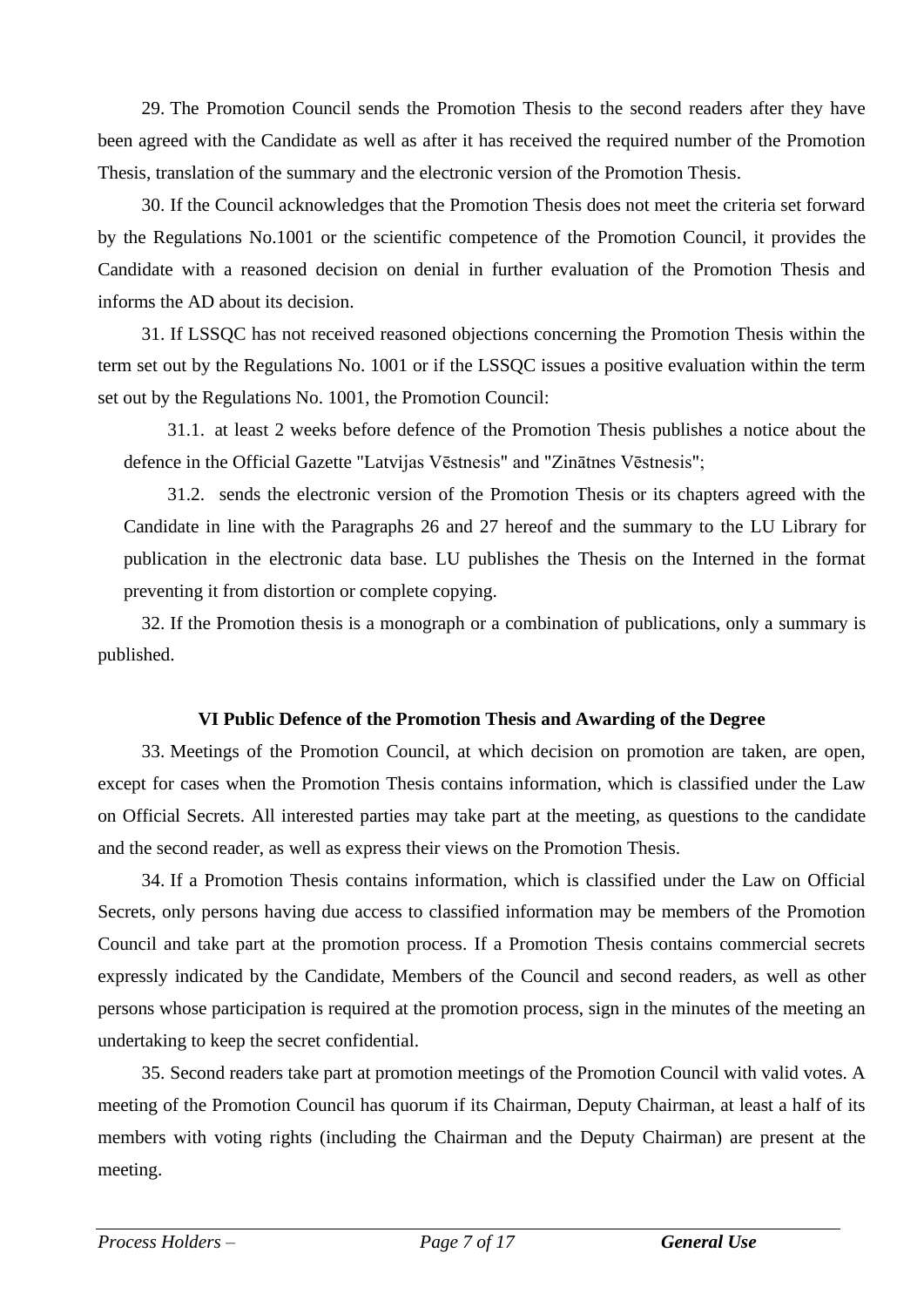36. The decision on the awarding of the degree in secret voting is taken by simple majority of votes. The decision takes effect after approval of minutes of the voting in line with the procedure set out by Paragraph 38 hereof.

37. The Promotion Council uses special ballot papers for counting of votes (Annex 4). For counting of votes the Promotion Council establishes a committee of at least two members of the Promotion Council. The task of the Vote Count Committee is to distribute the voting ballots, to secure undisturbed filling thereof and collection, guaranteeing anonymity, as well as objective counting of votes.

38. Valid ballots are those ballots which clearly state the voter's attitude towards awarding of the degree to the candidate and in which the unnecessary words "To award" or "Not to award" is crossed out. Those ballots, in which neither "To award" nor "Not to award" is crossed out, those in which both are crossed out or which raise doubts about the choice of the member of the Promotion Committee, are considered ineffective. Counted votes are included in the total number of ballots, but not in the number of positive evaluations. The Vote Count Committee ascertains the opinion of the Promotion Council on the awarding of the degree to the Candidate in the minutes (Annex 5). The Promotion Council ascertains the result of the promotion by approving the minutes of the voting with an open vote.

39. Result of the voting is stated in the minutes of the meeting. Secretary of the Promotion Council passes these minutes along with the minutes of the voting, ballots and reviews of the Promotion Thesis for keeping to the LU Archive. Secretary of the Promotion Council informs the LU Academic Department about the promotion and in cases of promotion of LU employees, the LU HR department.

40. Members of the Promotion Council and of the Vote Count Committee are entitled to submit and request to annex minutes of the Promotion Council meeting with their opinions on substantial and organisational matters relevant to the promotion.

41. LU or LSSQC may within one month after the date of the decision mentioned in the Paragraph 36 hereof in writing request from the Promotion Council any documents related to the particular promotion and challenge the decision of the Promotion Council, if it has ascertained of disparity between the Promotion Thesis and requirements set forward to the awarded degree, or if the promotion procedure is not observed.

42. If the claim is acknowledged as valid and this decision is not challenged, AD informs about it and about further steps to be taken the LSSQC and the Candidate. If the claim refers to formal organisational matters of the promotion process, another meeting of the Promotion Council is organised within two months. All costs of the meeting are covered by the structural unit of the LU associated with the relevant Promotion Council. If the claim refers to the Promotion Thesis or matters of its scientific competencies, the DP passes the Promotion Thesis to the Candidate and keeps one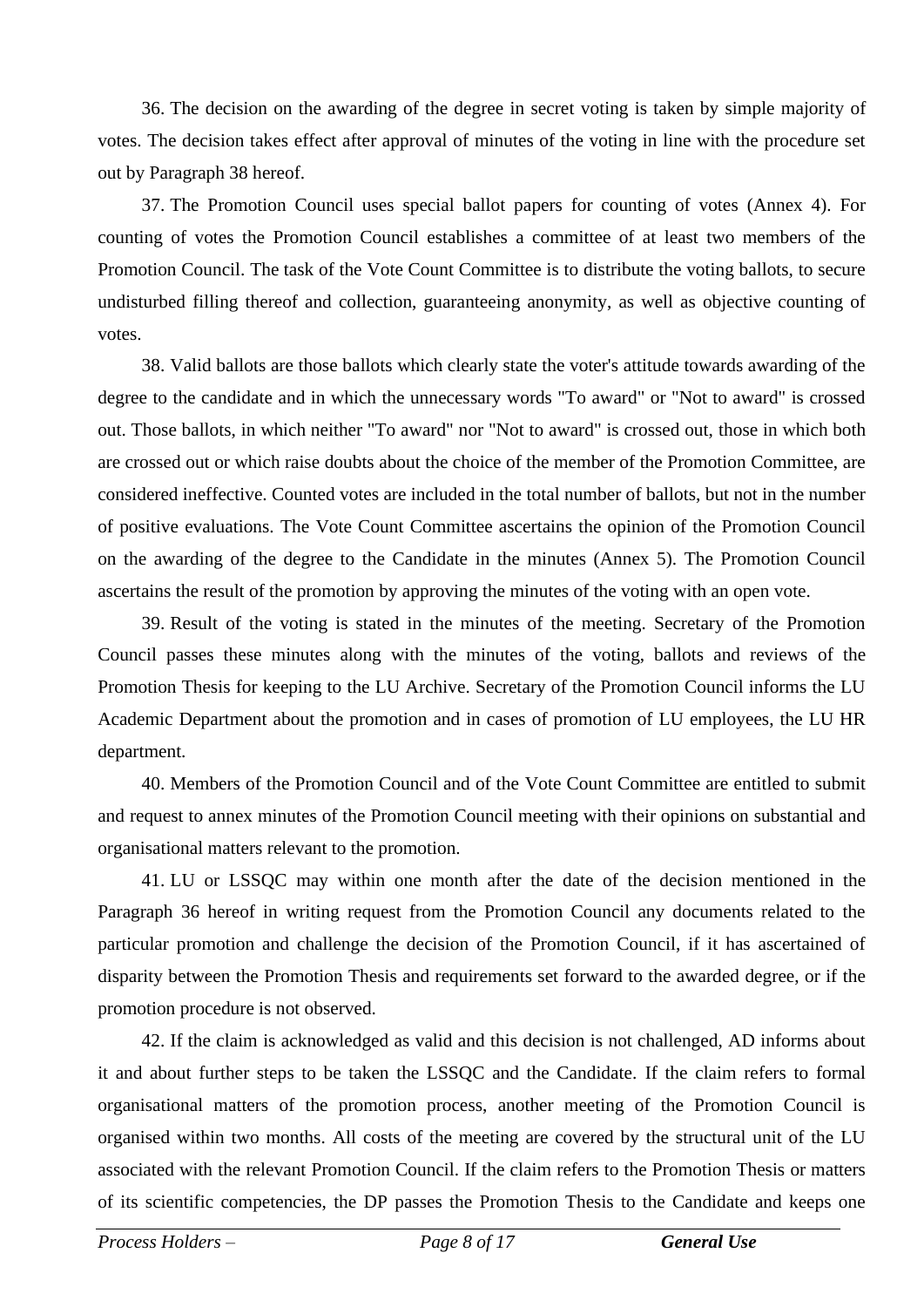copy of the Promotion Thesis. The Candidate may make corrections to a work, which contains insufficiently reasoned or erroneous results, and repeatedly submit it for promotion within one year. Theses which contain violations of academic ethics or plagiarism are not acceptable for repeated review.

43. If the decision of the Promotion Committee taken under the Paragraph 36 hereof if not challenged, not earlier than after 6 weeks and not later than within 6 months after this decision is taken, a diploma is issued to the Candidate in line with the CM regulations.

#### **VII Challenging of the Decisions**

44. All decisions and actions taken by the LU, the Promotion Council or LSSQC can be challenged within one month with the Latvian Council of Science.

#### **VIII Final Provisions**

45. These Regulations take effect on 3 April 2006. The promotion processes commenced before this date are finalised in line with the procedure under which they were commenced, if scientific quality of the Promotion Thesis and criteria for its evaluation meet the requirements of the Regulations No. 1001 and the present Regulations.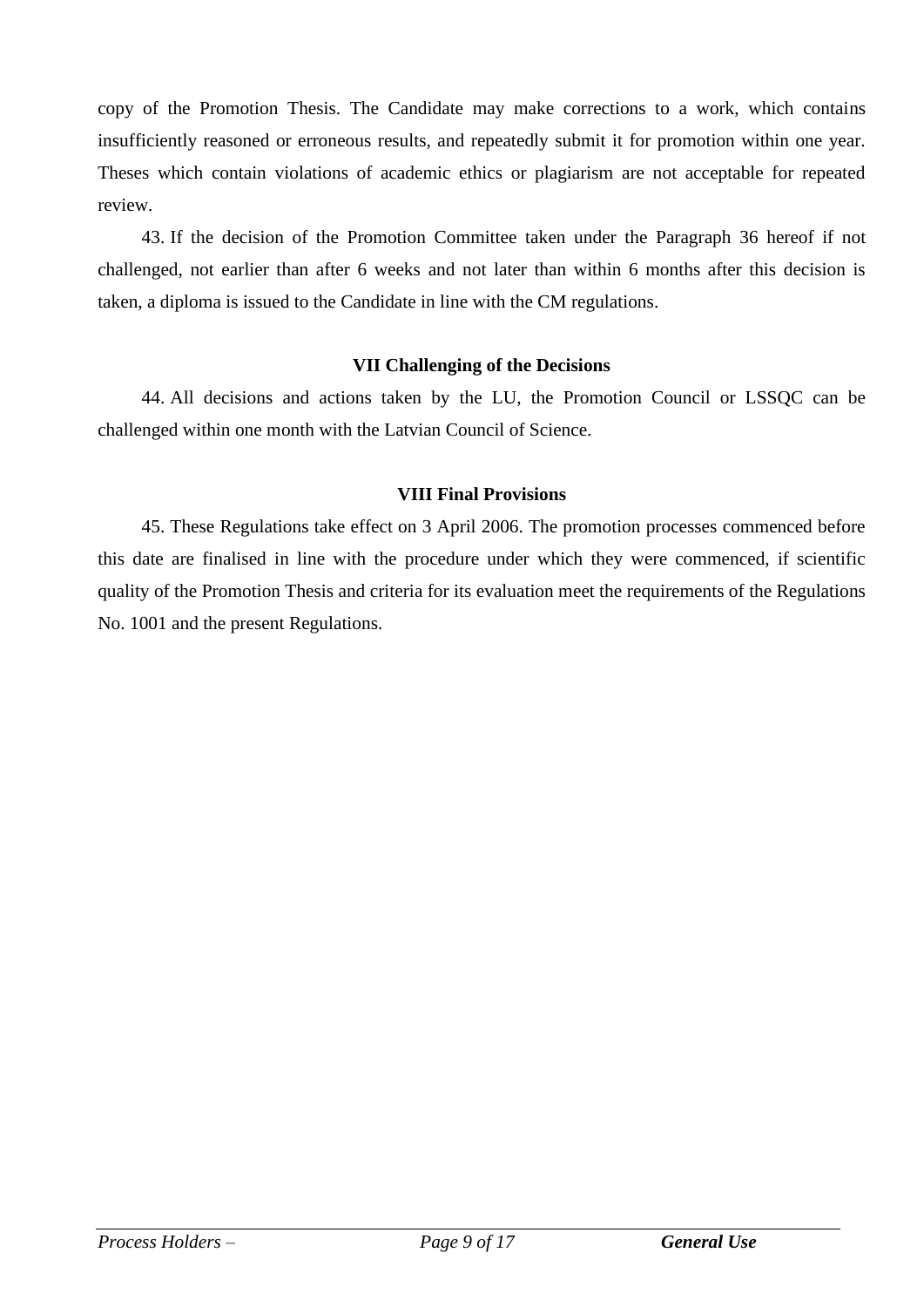

### **UNIVERSITY OF LATVIA ACADEMIC DEPARTMENT**

Reg. No 3341000218

Raiņa bulv. 19, Riga, LV-1586; tel.7034596,7034310; fax 7034306,7225039

### **REFERENCE**

Riga

No.

This is to confirm that on \_\_\_\_ \_\_\_\_\_\_\_\_\_, 200\_ the Academic Department of the LU has received

*(name, family name of the author of the thesis),*

the promotion thesis

*(place of residence)*

(*title of the thesis*)

in one copy and the documents necessary for the promotion in line with the Republic of Latvia Cabinet Regulations No. 1001 dated 27 December 2005 On the Procedure of and Criteria for Awarding of Doctoral Scientific Degree (Promotion):

1 Application of the author of the Thesis on promotion within the respective scientific area and subarea with approval of the Thesis Supervisor

2 Summary of the Promotion Thesis in the Latvian language

- 3. Reference confirming fulfilment of academic liabilities at the doctoral study programme or a reference confirming that the promotion examination has been successfully passed
- 4. List of publications reflecting results of the Promotion Thesis and copies thereof
- 5 CV of the author
- 6 An excerpt from the minutes of the meeting of the structural unit, at which the thesis has been carried out, confirming that the thesis has been discussed, as well as confirming scientific novelty and the author's personal contribution
- 7. An application for recognition of the scientific activity as meeting requirements of a DSP
- 8. The promotion thesis and its summaries (in the Latvian and in the English language) in an electronic format

*(as amended by the LU Order No. 1/250 dated 15.12.2007)*

Methodologist

Recipient:

Author of the Thesis

*(signature*) *(name, family name)*

*(signature*) *(name, family name)*

*Process Holders – Page 10 of 17 General Use*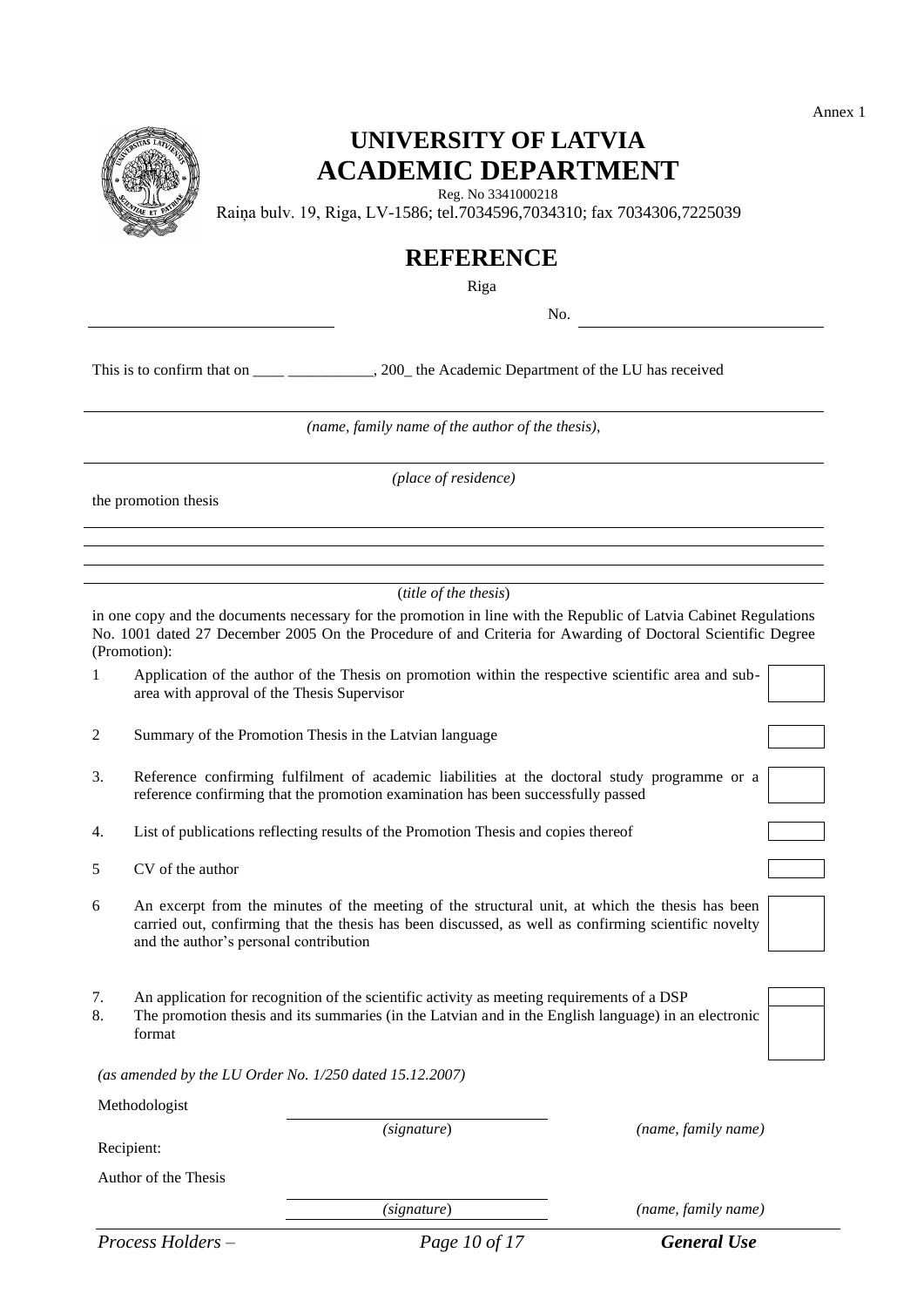*The Reference is made in three copies. One is kept by the LU Academic Department, one is kept by the Candidate, and one is kept by the Promotion Council.*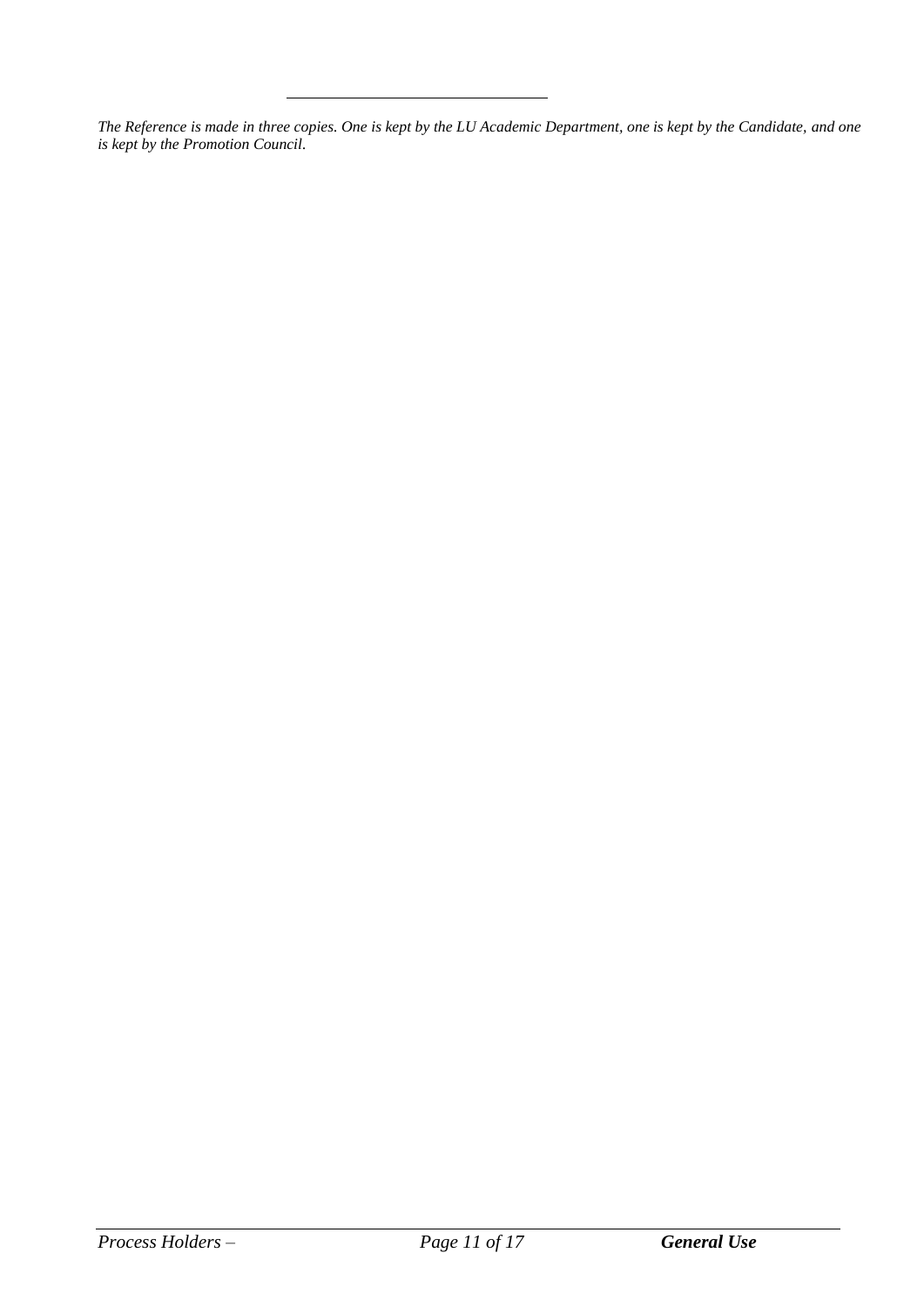

# LATVIJAS UNIVERSITĀTE

Reg. Nr. 3341000218

Raina bulv. 19, Rīga, LV-1586; tālr. 7034301, 7034320; fakss 7034513, 7225039; e-pasts: lu@lanet.lv

Riga

No.

*(name, family name of the candidate for the scientific degree)*

On recognition of academic activities

This is to inform that the

Council / Council of Science

\_\_\_\_\_\_\_\_\_\_\_\_\_\_\_\_\_\_\_\_\_\_\_\_\_\_\_\_

*(organisational unit, which reviewed the candidate's documents)* of the University of Latvia on \_\_\_\_\_\_\_\_\_\_\_, 200\_\_, minutes No \_\_, has reviewed your application for recognition of previous academic activity as meeting the requirements of the accredited doctoral study programme in

*(scientific area)*

|    | and has ascertained that in line with the Republic of Latvia Cabinet Regulations No. 1001<br>dated 27 December 2005 you:                                                                                                                                                                                                | Yes | N <sub>0</sub> |
|----|-------------------------------------------------------------------------------------------------------------------------------------------------------------------------------------------------------------------------------------------------------------------------------------------------------------------------|-----|----------------|
| 1. | Have independently performed a thematically united research providing new scientific<br>knowledge on such subject matter, on which there are published or accepted for<br>publication scientific articles in the relevant scientific area or sub-area.                                                                  |     |                |
| 2. | Have successfully passed the promotion examinations at a doctoral study programme.                                                                                                                                                                                                                                      |     |                |
| 3  | Have reported scientific results of your promotion thesis in at least one international<br>seminar or a conference organised on a particular scientific area or sub-area                                                                                                                                                |     |                |
| 4. | Have supervised at least one course paper or a qualification paper, a final paper, a<br>bachelor thesis or a master thesis, or have delivered lectures of at least one credit at a<br>university, or have been an internship supervisor for at least three students                                                     |     |                |
| 5. | Have supervised at least one group of students within the framework of a particular<br>international project, took part in organising of at least one international seminar or a<br>conference, or did research in cooperation with foreign research institution, other<br>Latvian research institutions or enterprises |     |                |

Therefore your academic activities *ARE / ARE NOT* recognised as meeting requirements of a LU doctoral study programme.

*1-5 Reasoning for negative decisions.*

Your documents and the Promotion Thesis are passed for further review to the LU Promotion Council in *scientific area*. For further information about the promotion please contact Secretary of the Council *Name, family name, address, office phone number.*

OR

You can receive your documents at the Academic Department of the LU till \_\_\_\_\_, 200\_ *[date].*

You may correct errors and re-submit documents not earlier than after three months after the date of the decision of the *Council / Council of Science*.

The decision of the Promotion Council can be challenged within one month with the Latvian Council of Science.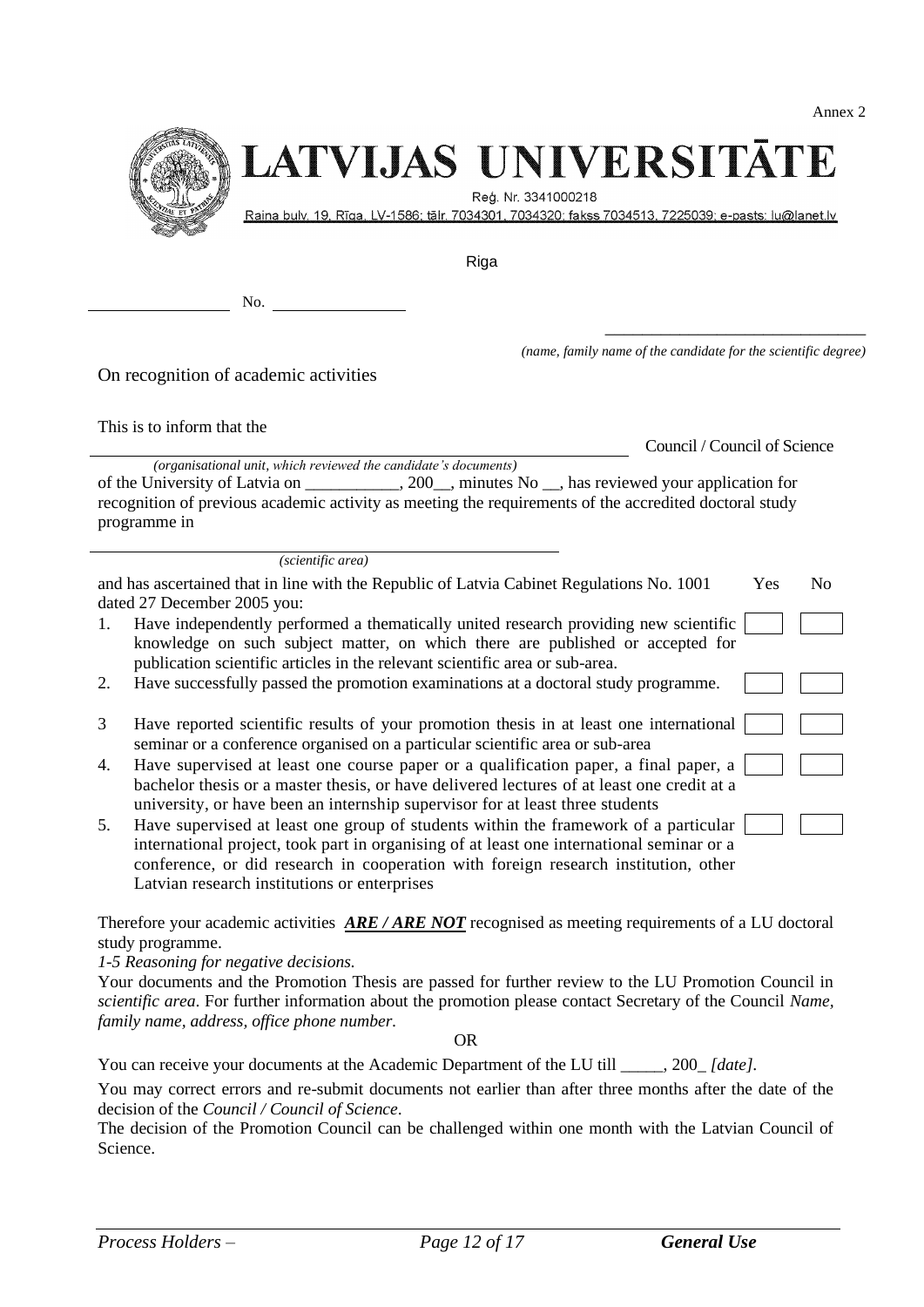Prorector of the LU

\* for candidates from universities which allow master thesis supervision by faculty members not possessing a doctoral degree.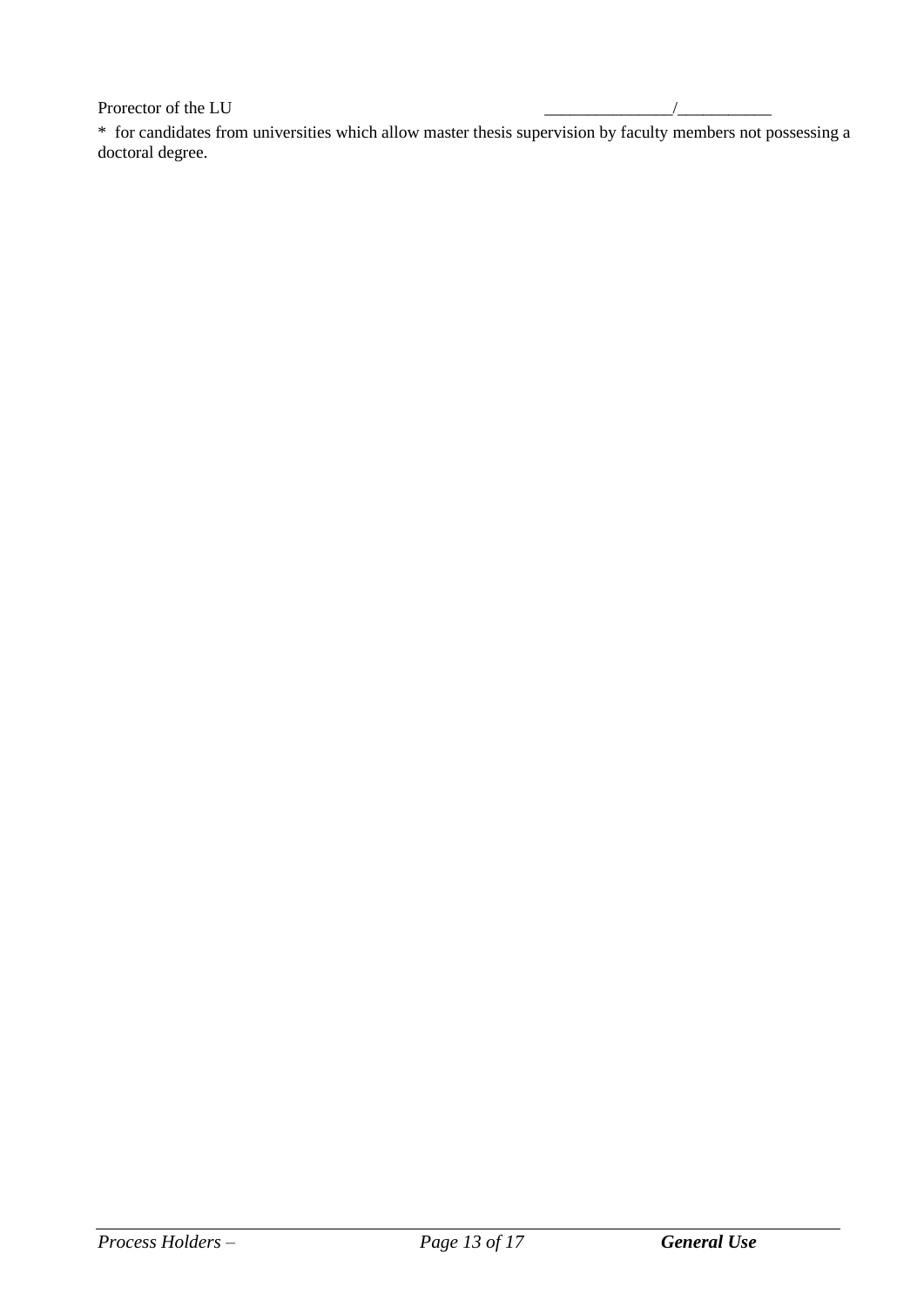To the Regulations on the Promotion Council and Promotion at the University of Latvia The Form is approved by the LU Order No 1/71 dated 17.03.2010



# LATVIJAS UNIVERSITĀTE

Reģ. Nr. 3341000218

Raiņa bulv. 19, Rīga, LV-1586; tālr. 67034301, 67034320; fakss 67225039; e-pasts: lu@lu.lv

Riga

No.

|  |  | (name, family name of the candidate) |
|--|--|--------------------------------------|
|  |  |                                      |

\_\_\_\_\_\_\_\_\_\_\_\_\_\_\_\_\_\_\_\_\_\_\_\_\_\_\_\_

On accepting of a Thesis for promotion

|    | Having read and discussed the Promotion Thesis kind of the thesis and its title by<br><i>author's name and family name, the Promotion Council of scientific area (sub-</i><br><i>area</i> ) ascertains that the author in line with the Republic of Latvia Cabinet<br>Regulations No. 1001 dated 27 December 2005 has: | requirements<br>Meets the | Does not meet the<br>requirements |
|----|------------------------------------------------------------------------------------------------------------------------------------------------------------------------------------------------------------------------------------------------------------------------------------------------------------------------|---------------------------|-----------------------------------|
| 1. | Given reasons for the choice of the topic, has provided a definition of the aim and<br>tasks of the research, has described scientific achievements and methods of the<br>research, has explained and discussed the results and findings by joining them in<br>conclusions and points proposed for the defence         |                           |                                   |
| 2. | Submitted the Promotion Thesis, which is a completed original research, results of<br>which are of significant importance for the respective sub-area of science                                                                                                                                                       |                           |                                   |
| 3. | Performed work in an amount meeting the requirements of the study programme<br>and the Regulations of the Promotion Council                                                                                                                                                                                            |                           |                                   |
| 4. | Applied modern methods for analysis and data processing                                                                                                                                                                                                                                                                |                           |                                   |
| 5. | Published results of the research at scientific publications or as a monograph, as<br>well as has patented the intellectual property related to the research                                                                                                                                                           |                           |                                   |
| 6. | Reported results of the research at international conferences or seminars                                                                                                                                                                                                                                              |                           |                                   |
| 7. | As far as the Promotion Council is aware of it, did not admit fraud or plagiarism or<br>another violation of academic ethics                                                                                                                                                                                           |                           |                                   |

| Thesis Title of the Thesis by Name, Family name of the author of the thesis IS / IS NOT accepted for promotion |    |                                                                         |  |  |
|----------------------------------------------------------------------------------------------------------------|----|-------------------------------------------------------------------------|--|--|
| by the LU Promotion Council at scientific area / sub-area                                                      |    |                                                                         |  |  |
| 1.-7. Reasoning for negative decision by the Promotion Council.                                                |    |                                                                         |  |  |
| Composition of the Council: $\vert$ 1.                                                                         |    | Academic position, name, family name, Chairman of the Promotion Council |  |  |
|                                                                                                                | 2. | Academic position, name, family name, Deputy Chairman of the Promotion  |  |  |
|                                                                                                                |    | Council                                                                 |  |  |
|                                                                                                                | 3. | Academic position, name, family name, Secretary for Research            |  |  |
|                                                                                                                | 4. | Academic position, name, family name                                    |  |  |
| <b>Second Readers</b>                                                                                          | 5. | Academic position, name, family name, research institution              |  |  |
|                                                                                                                | 6. | Academic position, name, family name, research institution              |  |  |

*Process Holders – Page 14 of 17 General Use*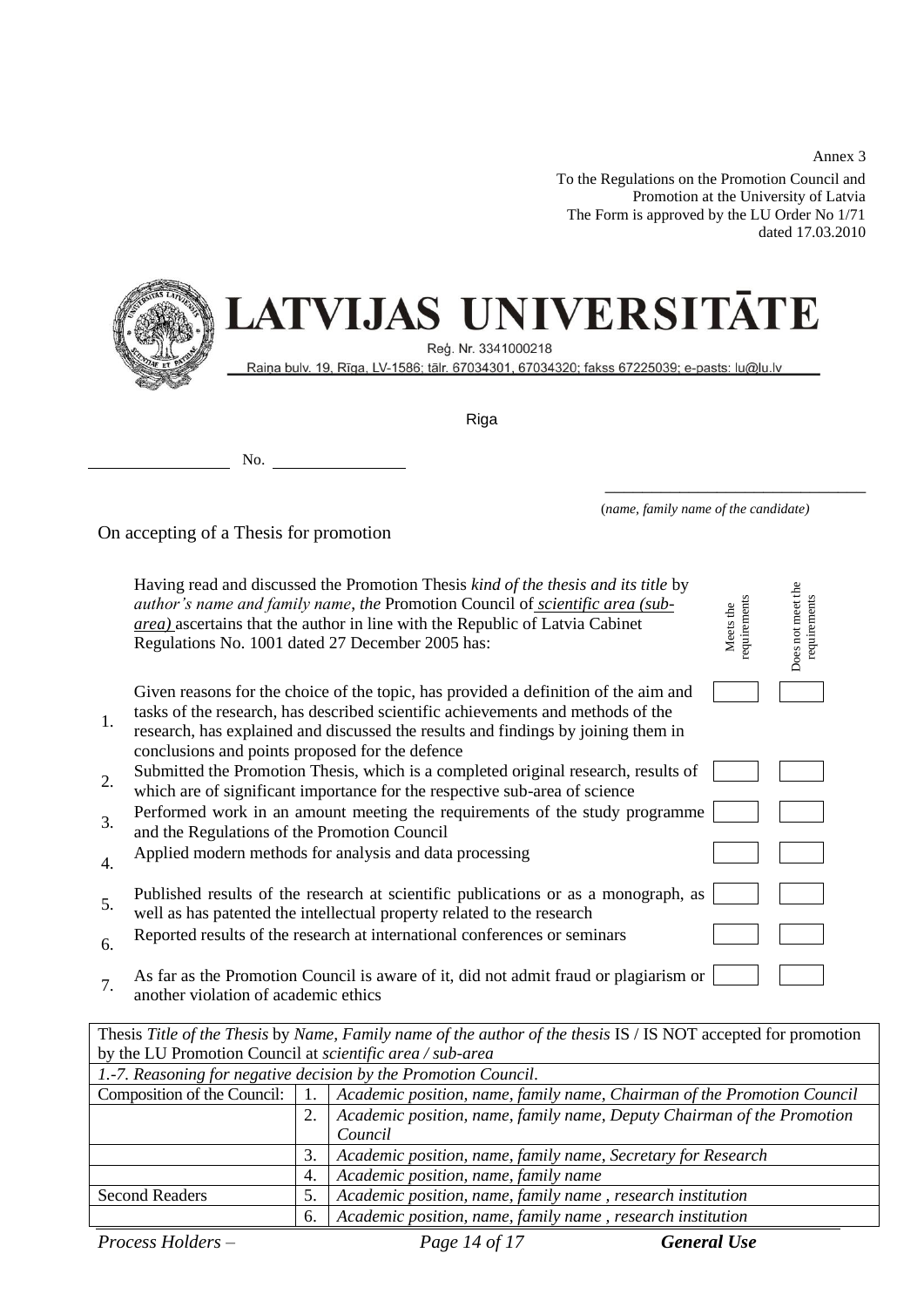|                                                                                                           |  | Academic position, name, family name, research institution              |        |  |
|-----------------------------------------------------------------------------------------------------------|--|-------------------------------------------------------------------------|--------|--|
| In order to secure further promotion process, by ___________, _____ [date] the author shall submit to the |  |                                                                         |        |  |
| Promotion Council:                                                                                        |  |                                                                         |        |  |
|                                                                                                           |  |                                                                         |        |  |
| 1. <i>number</i> copies of the Promotion Thesis in the<br>language                                        |  |                                                                         |        |  |
| 2. <i>number</i> copies of the Summary of the Promotion Thesis in the Latvian language                    |  |                                                                         |        |  |
| 3. <i>number</i> copies of the Summary of the Promotion Thesis in the<br>language                         |  |                                                                         |        |  |
|                                                                                                           |  | 4. an electronic version of the Promotion Thesis and its Summary in the | format |  |

Scheduled date for the promotion: \_\_\_\_\_\_\_\_, \_\_\_\_ [*date*] Costs of the promotion will be funded by

*source*

Contact person of the Promotion Council for issues related to the promotion process: *position, name, family name, position and phone number*

The decision of the Promotion Council can be challenged within one month with the Latvian Council of Science.

| Chairman of the Council | Signature | Name, family name |
|-------------------------|-----------|-------------------|
| Secretary               | Signature | Name, family name |

*I have read the Decision of the Promotion Council for the [area, sub-area] dated* 

*\_\_, 20\_\_. I undertake to submit copies of the Promotion Thesis and its Summary required for the further promotion process in the mentioned languages, as well the electronic version of the thesis in the format stated by the Council within the stated term.* 

*Hereby I Agree:*

- *1. to the nominated second readers of the Promotion Thesis.*
- *2. to the date of the promotion;*
- *3. to the order of payment of costs of the promotion;*

*4. to partial or complete publication of the Promotion Thesis on the Internet – at the LU Portal and at the LU data base carried out and defended theses.*

Author of the Promotion Thesis

*Signature Name, Family name*

*Date*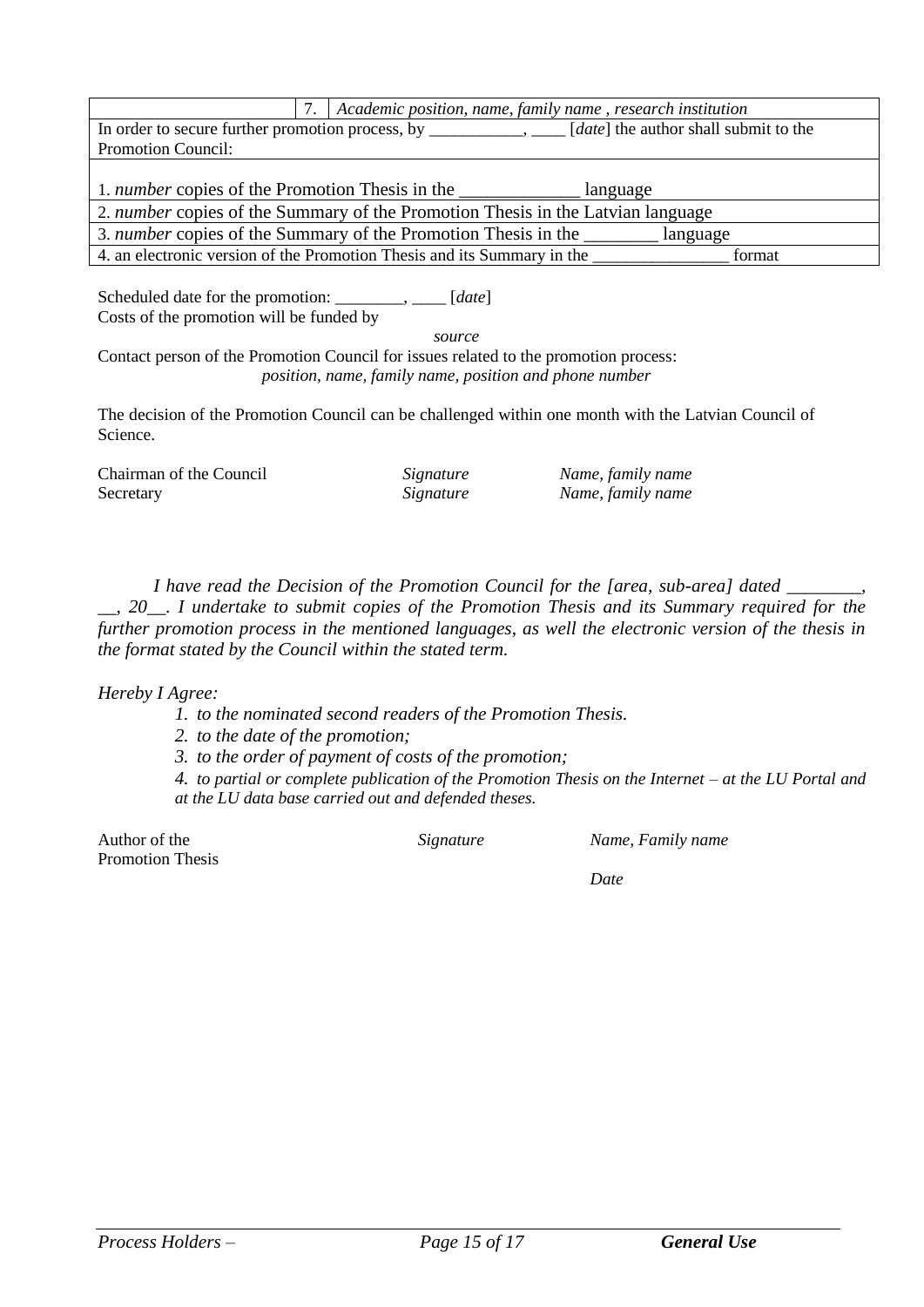Meeting dated \_\_\_\_/\_\_\_\_\_/20\_\_\_., Minutes No.

LU *scientific area and sub-area* Promotion Council Voting Ballot for Awarding the Doctoral Degree in *area and sub-area*

Candidate *Name, Family name*

Awarding of the scientific degree:

TO AWARD NOT TO AWARD

Delete as Applicable